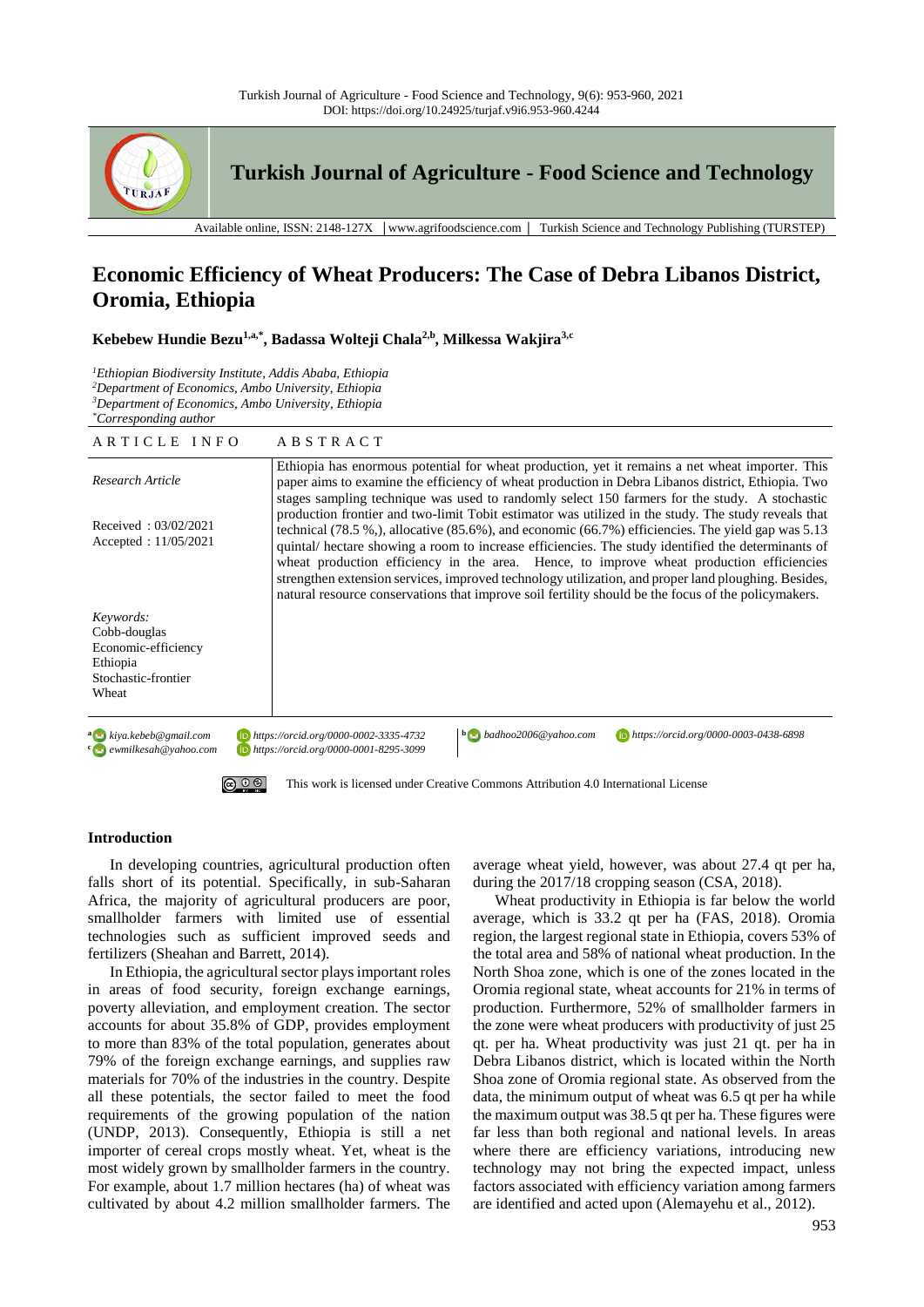Against this background, this study aims to analyze technical, allocative, economic efficiencies and their determinants of smallholder farmers in wheat production in Debra Libanos district, North Shoa zone, Oromia national regional state, Ethiopia.

## **Research Methodology**

#### *Data and Data Sources*

The study primarily used a questionnaire to collect data that included institutional, socio-economic**,** farm characters, and demographic characteristics of the study area. A two-stage sampling technique was applied to select sample farmers. In the first stage, 3 *kebeles* (Kebeles are the smallest unit of administration in the Ethiopian government structure) were selected randomly from 7 wheat-producing *kebeles*. In the second stage, 150 sample farmers were selected using a simple random sampling technique based on probability proportional to the size of wheat producers in the 3 selected *kebeles.* The sample size is determined based on (Yamane, 1967) formula.

The simplified formula to calculate the sample size was:

- 
$$
n = \frac{N}{1 + N(e)^2}
$$

where:  $n = sample size$ ,  $N = total number of wheat$ producers in the study area;  $e = level$  of precision which is 8% and 1 is for designates probability of the event occurring. The formula was preferred since the target population is homogenous and 8% of the precision level was applied to manage all samples to minimize cost and time. The distribution of the sample farmers across the three *kebeles* is as follows: Goro Wertu (58); Wakene (53) and Dire Jibbo (39).

#### *Estimation Strategy*

In the study area, wheat is a rain-fed cereal crop that may suffer from random shocks such as drought and irregular rainfall. A farmer may deviate from the frontier not only because of measurement error, statistical noise but also because of economic efficiency variations. For this purpose, the stochastic frontier model (SPF) was used in the analysis of the economic efficiency of wheat production. The stochastic frontier model is preferred because of its capability to capture measurement error and other statistical noises influencing the shape and position of the production frontier. A stochastic production frontier proposed by Coelli and Battese (1995) in accordance with the original models proposed by Meeusen and Broeck (1977) is applied to cross-sectional data to determine economic efficiency. Hence, most recent studies on economic efficiencies such as Mustafa et al., 2017; Nigusu, 2018; Milkessa et al. (2019) have applied stochastic production frontier model to account for random noise. The general stochastic production model is specified as:

$$
y_m = f(X_m; \beta) + \varepsilon_m \tag{1}
$$

m=1, 2, 3,..., k, where  $y_m$  the production of the m<sup>th</sup> sample farmer,  $f(X_m; \beta)$  was the convenient frontier production function e.g. Cobb-Douglas or Translog;  $X_m$  is

a vector of inputs used by the m<sup>th</sup> sample farmer,  $\beta$  is a vector of unknown parameters,  $\varepsilon_m$  is a composed disturbance term made up of two error elements ( $v_m$ ) and  $u_m$ ) and k represents the number of farmers who were involved in the survey.

Among the production function, Cobb-Douglas and translog production functions have been the most popularly used models in most empirical studies of agricultural production analysis. Some researcher argues that Cobb-Douglas functional form has advantages over the other functional forms in that it provides a comparison between the adequate fit of the data and computational feasibility. It is also convenient in interpreting the elasticity of production. In addition, it is very parsimonious with respect to degrees of freedom. According to Coelli (1995), Cobb-Douglas functional form has the most attractive feature such as its simplicity.

Cobb-Douglas model assumes unitary elasticity of substitution, constant production elasticity, and constant factor demand. If the interest is to analyze the efficiency measurement and not analyzing the general structure of production function, it has an adequate representation of technology and insignificant impact on the measurement of efficiency (Coelli et al., 2005). When farmers operate in small farms, the technology is unlikely to be substantially affected by variable returns to scale (Coelli, 1995). Moreover, the Cobb-Douglas production function has been employed in many types of research dealing with efficiency such as (Musa et al., 2015; Kifle et al., 2017; Mustafa et al., 2017; Nigusu, 2018; Milkessa *et al*, 2019). So, it was adopted for this study. Thus, the Cobb-Douglas frontier function was specified as follows:

$$
Y_{m} = AX_{1}^{\beta_{1}}X_{2}^{\beta_{2}}...X_{n}^{\beta_{n}}
$$
 (2)

The linear form of Cobb-Douglas production function for this study was defined as:

$$
\ln(Y_m) = \beta_{0+} \sum_{n=1}^{5} \beta_n \ln X_{mn} + \varepsilon_m \tag{3}
$$

 $ln(Y_m) = \beta_0 + \beta_1 ln$  SEED +  $\beta_2 ln LND + \beta_3 lnLAB$  +  $β<sub>4</sub>lnCHEMENTER + β<sub>5</sub>lnOXEN + ε<sub>m</sub>$  (4)

$$
\epsilon_m = v_m \cdot u_m
$$

Where, ln denotes the natural logarithm, n represents the number of inputs used, m represents the  $m<sup>th</sup>$  farmer in the sample,  $y_m$  represents observed wheat production of the m<sup>th</sup> farmer,  $X_{mn}$  denotes n<sup>th</sup> farmer input variables was used in wheat production of the m<sup>th</sup> farmer,  $\beta_0$  represents intercept,  $\beta_1$ ;  $\beta_2$ , ...,  $\beta_5$  stand for the vector of unknown parameters,  $\varepsilon_m$  a composed disturbance term makes up of two elements ( $v_m$  and  $u_m$ ),  $v_m$  accounts for the stochastic effects beyond the farmer's control, measurement errors and other statistical noises and,  $u_m$  captures the efficiency variation.

The dual cost function of the Cobb-Douglas production function was specified as:

$$
lnC_m = \alpha_0 + \sum_{n=1}^{5} \alpha_n lnw_{mn} + \alpha_n lnY^* + V_m + U_m \tag{5}
$$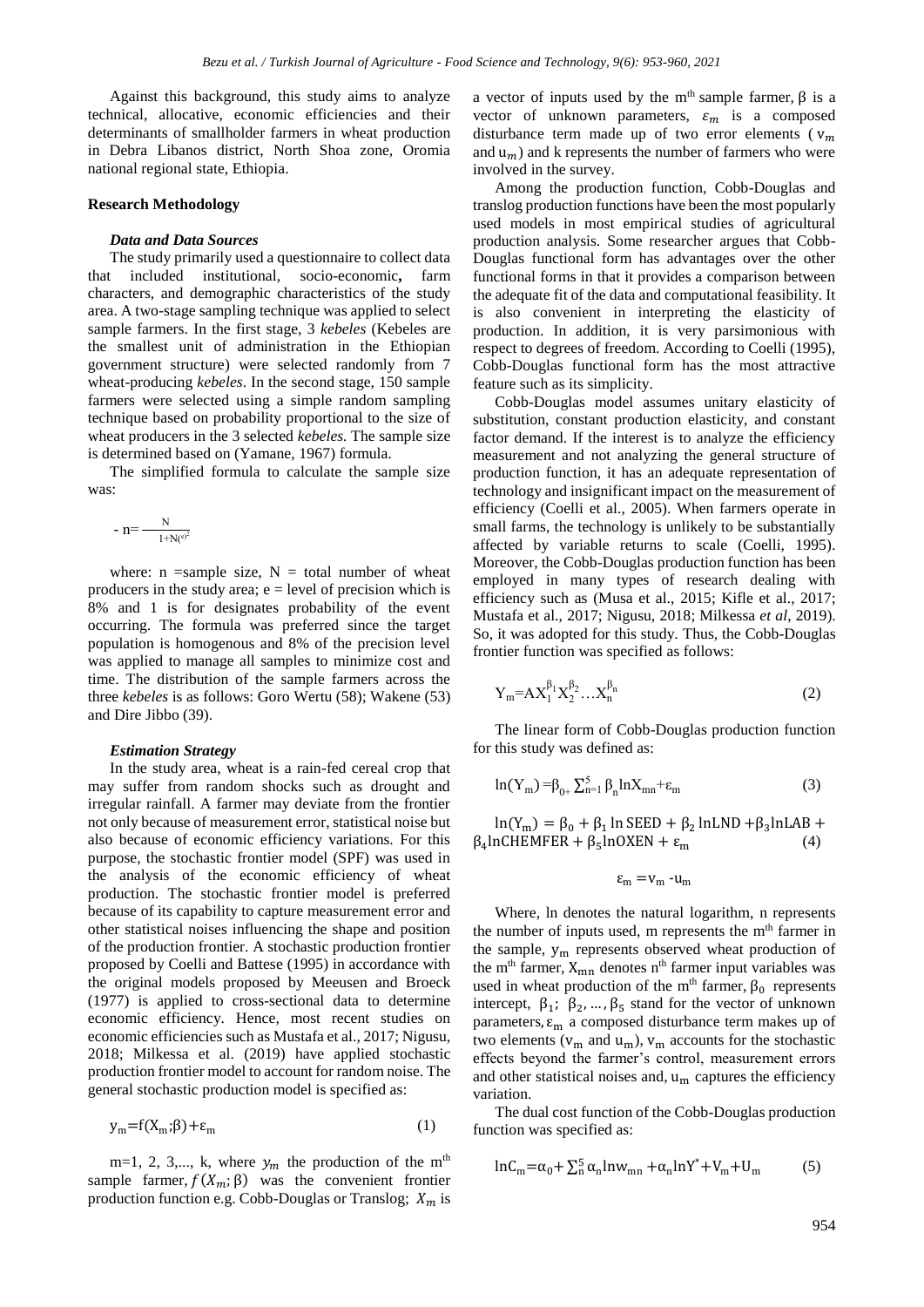Where m refers to the m<sup>th</sup> sample farmers, n was a number of input,  $C_m$  was the minimum cost of production, w<sup>n</sup> denotes input prices, Y*\** refers to wheat output which would be adjusted for noise,  $v_m$  accounts for the stochastic effects beyond the farmer's control, measurement errors, as well as other statistical noises and  $u_m$ , captures the technical efficiency variation. (Sharma et al.*,* 1999) suggests that the corresponding dual cost frontier of the Cobb-Douglas production functional form in the equation could be rewritten as:

$$
C_m = C(w_m; Y^*; \alpha) + \varepsilon_m \tag{6}
$$

m=1, 2, 3... K

Economically efficient input vector of the  $m<sup>th</sup>$  firm  $Xm<sup>e</sup>$ is substituting the firms input prices and adjusted output level, a system of minimum cost input demand equation was expressed as:

$$
\frac{\partial C}{\partial w_m} = X_m^e \left( w_m; Y^* ; \beta \right) \tag{7}
$$

Then the TE scores of the given farmer were calculated as followed:

$$
TE_{m} = \frac{Y_{m}}{Y^{*}} = \frac{f(X_{m}, \beta)(\exp V_{m}.U_{m})}{f(X_{m}, \beta)(\exp V_{m})} = \exp(-u_{m})
$$
(8)

Where,  $Y^*$  = frontier output,  $Y_m$  = actual output

The cost efficiency was defined in terms of the ratio of the observed cost to the corresponding minimum cost given the available technology. That was, cost efficiency  $(C_F)$ 

$$
C_E = \frac{C}{c^*} = \exp(u_m) \tag{9}
$$

Where,  $C =$  actual production cost and  $C^* =$  the frontier total production cost or the least total production cost level. The AE was computed as the inverse of equation (10). Hence, farm-level AE would be obtained using the relationship:

$$
AE_m = \frac{1}{CE} = \frac{C^*}{C}
$$
\n<sup>(10)</sup>

Where,  $CE = cost$  efficiency,  $C^* = minimum$  (efficient) cost and  $C =$  actual cost. A measure of farm-specific EE was obtained from the product of TE and EE:

$$
EE_m = AE_m \times TE_m \tag{11}
$$

In this study, economic efficiency was estimated from stochastic production by using a censored two-limit Tobit regression estimator on farm-specific independent variables that explained efficiency variation across wheat producers. The rationale behind using a two-limit Tobit regression estimator was that there were a number of farm units for which efficiency was bounded between 0 and 1. Thus, the use of the Tobit estimator was intuitive because the parameter estimates were biased and inconsistent if OLS was utilized (Gujarati, 2004). This is because OLS underestimates the true effect of the parameters by reduced the slop as discussed in (Goetz, 1995). The degree of bias

would also increase as the number of observations that take on the value of zero increases. This suggests that OLS regression was not appropriate and estimation with OLS would have led to biased parameter estimates. Therefore, the two-limit Tobit estimator offered the most preferred option and specified as follows:

$$
E_{m,(TE, AE, EE)}^{*} = \delta_0 + \sum_{L=1}^{12} \delta_L X_{mL} + u_m
$$
 (12)

Where m refers to the  $m<sup>th</sup>$  farm in the sample farmers; L is the number of factors affecting economic efficiency (TE); E<sup>m</sup> is economic efficiency scores representing the (economic efficiency) TE of the m<sup>th</sup> farm.  $E_m^*$  is the latent variable,  $\delta_0$  is intercepting,  $\delta_L$  stands for unknown parameters to be estimated,  $u_m$  is a random error term that is independently and normally distributed with mean zero and common variance.  $X_{mL}$  represents demographic, institutional, socio-economic, and farm-related variables that were expected to affect economic efficiency. Denoting  $E<sub>m</sub>$  as the observed variables,

$$
E_{m} = \begin{bmatrix} 1 & \text{if} & E_{m}^{*} \ge 1 \\ E_{m}^{*} & \text{if} & 0 < E_{m}^{*} < 1 \\ 0 & \text{if} & E_{m}^{*} \le 0 \end{bmatrix}
$$
(13)

## **Results and Discussions**

Before analyzing the econometric results, three hypothesis tests were tested using generalized Likelihood Ratio (LR). First, the null hypothesis that all coefficients of the interaction terms in Cobb-Douglas specification are equal to zero was accepted. Hence, the Cobb-Douglas functional form was used to estimate the efficiency of the sample farmers in the study area. The second hypothesis tested indicates that the stochastic production frontier was an adequate representation of the data, given the corresponding OLS production function. Hence, the stochastic frontier model best fits the data under consideration. The third hypothesis test shows that independent variables are simultaneously equal to zero were not accepted at 5% significance level. Hence, these variables simultaneously explain the sources of efficiency differences among the sample farmers.

## *Estimation of The Production Function*

The result of the model showed that land, labor, chemical fertilizer and improved seed varieties utilizations have a positive and significant effect on wheat production. Hence, an increase in these inputs would increase the production of wheat significantly as expected. The coefficients of the production function are interpreted as elasticity since both the dependent and independent variables are in their natural logarithmic forms.

The value of sigma square  $(\sigma 2)$  for the frontier of wheat output was 0.128 which was significantly different from zero and significant at 1% level of significance. The significant value of the sigma square indicates the goodness of fit and correctness of the specified assumption of the composite error terms distribution (Idiong, 2005 and Okoye et al., 2007). The ratio of the standard error of  $u^2$ (σu) to standard error  $v^2$  (σv), known as lambda (λ), is 2.488. Based on λ value, gamma (γ) which measures the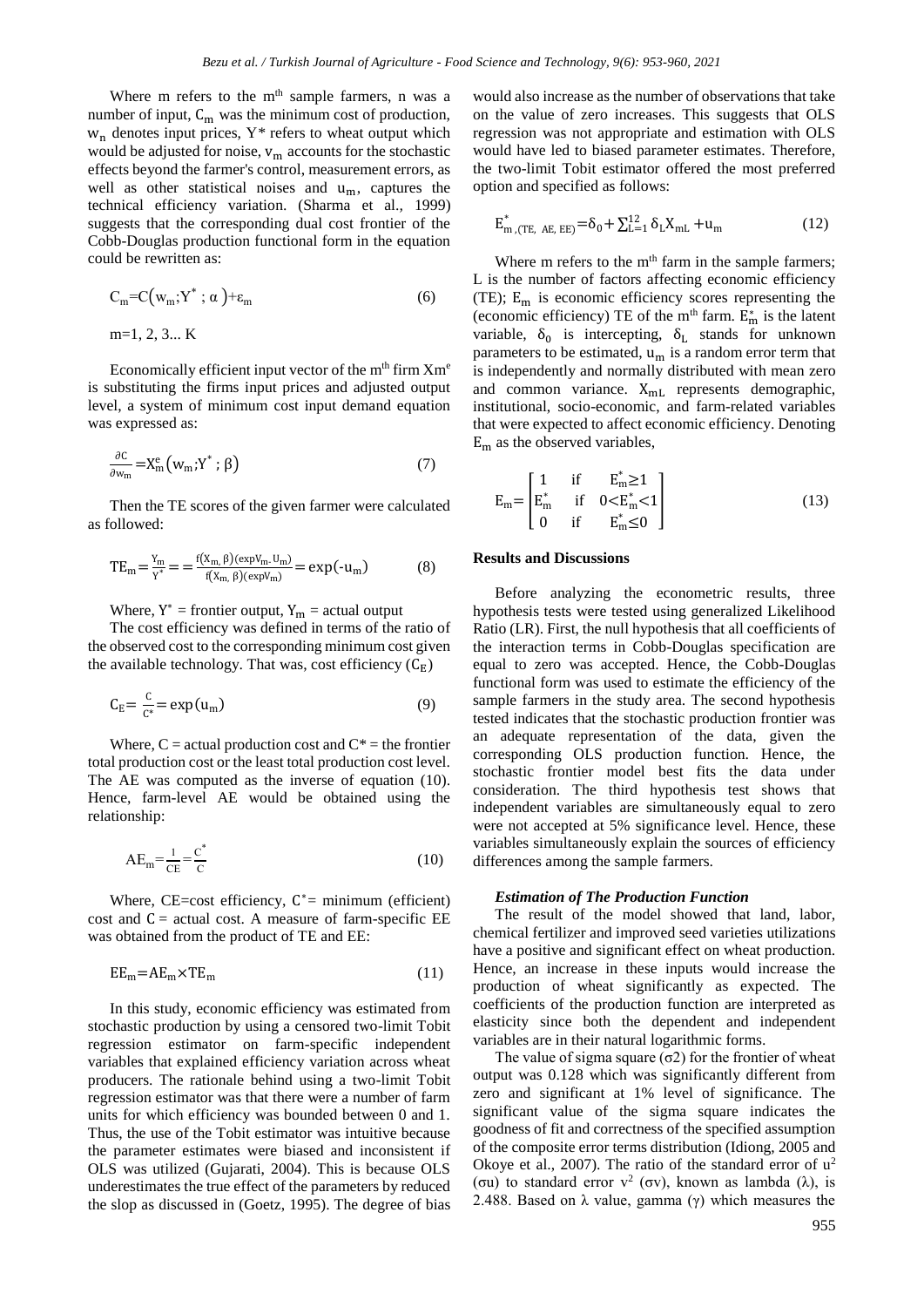effect of economic efficiency variation in the observed output can be derived

$$
\gamma = \frac{\lambda^2}{(1+\lambda^2)} = \frac{(2.488)^2}{(1+(2.488)^2)} = 0.861.
$$

The estimated value of gamma  $(\gamma)$  was 0.861 which indicated that 86.1% of the total variation in wheat output is due to economic efficiency variation (Table 1).

Land allocated and chemical fertilizers utilized are found to be statistically significant at a 1% which implies that increasing the level of these inputs would increase wheat production in the study area. Moreover, the coefficient for land use was 0.390, which implies that keeping other things the same, a 1% increase in the area of land allotted for wheat production results in 0.390% increase in wheat output. The utilization of chemical fertilizers also appeared to be an important factor with a coefficient of 0.305. This implies that a 1% increase in chemical fertilizers increase wheat output by about 0.305% other thing kept constant. This result is consistent with the findings of (Musa et al., 2014).

Similarly, the coefficient of production with regard to improved seed utilization was 0.270 and significant at 1% significance level. It further indicates that a 1% increase in the quantity of improved seed used for wheat production results in a 0.27% increase in wheat output. This result is also in line with findings with (Musa et al., 2014 and Nigusu, 2018). Likewise, human labor was found to be statically significant at a 5%. Specifically, a 1% increase in the quantity of labour for wheat production, keep other all inputs constant, results in 0.120% increase in wheat output. The result is consistent with the results obtained by (Musa et al., 2015; Desale, 2017).

The returns to scale analysis can serve as a measure of total factor productivity as elaborated in (Gbigbi, 2011). The coefficient was calculated to be 1.147, which indicates increasing returns to scale. This in turn means that there is a potential for wheat producers to continue to expand their production where resource use and production is believed to be inefficient. In other words, a 1% increase in all inputs proportionally would increase the total production by 1.147%. This result was consistent with the finding by (Kifle et al., 2017) who estimated the returns to scale to be 1.266 in the study of the efficiency of smallholder farmers in maize production in Oromia national regional state and 1.214 in the study of the efficiency of wheat production West Shoa zone. But a study done by (Desale, 2017) inefficiency sesame producers in Tigray, Ethiopia found returns to scale to be 0.926 which is decreasing returns to scale. The self-dual cost frontier function used to derive and estimate AE was given as follows:

$$
\ln(C_{mn}) = 5.400 + 0.001 \ln w_{m1} + 0.026 \ln w_{m2} + 0.017 \ln w_{m3} + 0.113 \ln w_{m4} + 0.071 \ln w_{m5} + 0.765 \ln Y_{m}^{*}
$$

Where,  $C_{mn}$  is the minimum cost of wheat production;  $Wm<sub>1</sub>$  is the average rental value of the land;  $Wm<sub>2</sub>$  is the average costs of seed; Wm<sup>3</sup> is the average costs of chemical fertilizer;  $Wm<sub>4</sub>$  is the average costs of oxen and  $Wm<sub>5</sub>$  is the average costs of labour; and  $Y_m^*$  is the average total amount of wheat produced in qt.

#### *Yield Gap Analysis*

Productivity can change due to differences in the production technology, efficiency of the production process, and environment in which production takes place. The yield gap always occurs due to TE variation among the farmers. So, analyzing the yield gap is important to estimate to what extent the production could be increased if all factors are controlled. It is computed as follows:

$$
-TE_m{=}\frac{Y_m}{Y_m^*} \!\!\! .
$$

Then, solving for  $Y_m^*$ , the potential yield of each sample farmer was represented as:

$$
Y_m^*=\frac{Y_m}{\text{TE}_m}
$$

Where,  $TE_m$ , the TE of the m<sup>th</sup> sample farmer in wheat production;  $Y_{m}^{*}$ - the potential output of the m<sup>th</sup> sample farmer in wheat production in qt per ha and  $Y_m$ - the actual output of the m<sup>th</sup> sample farmer in wheat production in qt per ha. Therefore,

yield gap (qt per ha)= 
$$
Y_m^*Y_m
$$

In table 2 below, it was observed that the mean wheat yield difference between sample farmers due to economic efficiency variation was 5.13 qt per ha. This implies that the sample farmers lost on average about 7,183.69 Birr per ha estimated at  $(1qt = 1400.33$  Birr, Birr is a Unit of Currency in Ethiopia).

#### *Efficiency Scores of Sample Farmers*

The mean TE of sample farmers was 78.5%. Other studies support this finding. For example, Desale (2017) found mean TE of 71.4% for sesame producers in the Tigray region of Ethiopia, and Nigusu (2018) found a mean TE of 79% for *teff* producers in the Northern Shoa zone of Ethiopia. On average, if sample farmers in the study area operated at full TE level, they could increase their output by 17.8% derived from

$$
\left[\left(1-\frac{78.5}{95.5}\right)\times100\right]
$$

from using the existing resources and level of technology. In other words, it implies that on average sample farmers in the study area can decrease their inputs (land, labor, oxen, chemical fertilizer, and seed) by 17.8% to get the output they are currently getting. The most technically inefficient farmer would have an efficiency gain of 69.21% derived from

$$
\left[\left(1-\tfrac{29.4}{95.5}\right)\times100\right]
$$

to attain the level of the most TE farmer (Table 3).

The mean score of AE was 85.6% which indicated that on average sample farmers in the study area could increase wheat output by 12.4% obtained from

$$
\left[\left(1 - \frac{85.6}{97.7}\right) \times 100\right]
$$

956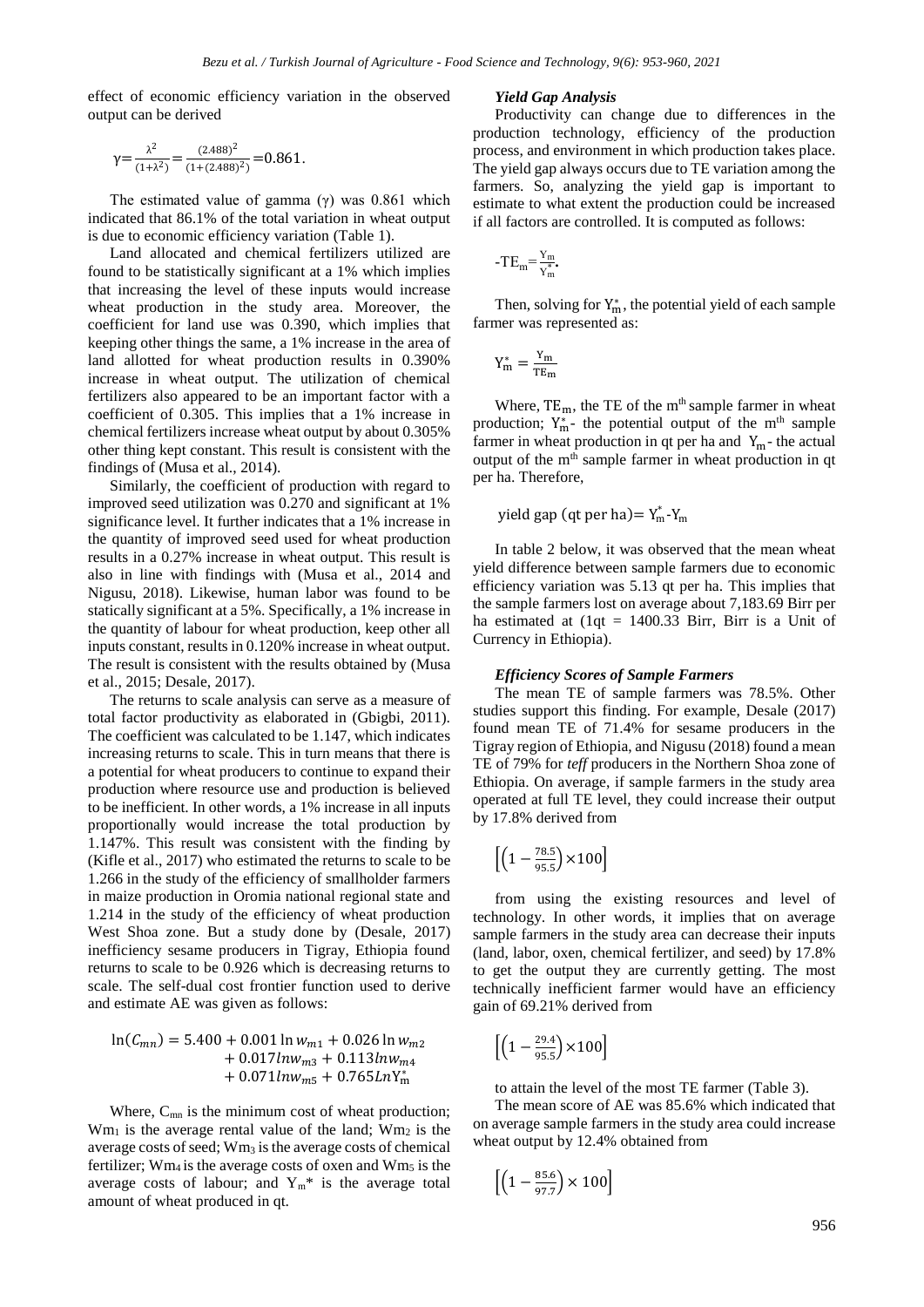if farmers used the right inputs and produced the right output relative to input costs and output price. The most allocatively inefficient farmer had an efficiency gain of 79.53% derived from

$$
\left[\left(1 - \frac{20}{97.7}\right) \times 100\right]
$$

to attain the level of the most AE farmers (Table 4). The mean EE 66.7% showed that there was a significant level of efficiency variation in the production process. The result also indicated that the farmer with an average level of EE would enjoy a cost saving of about 24.2% derived from

$$
\left[\left(1-\frac{66.7}{88}\right)\times100\right]
$$

to attain the level of the most efficient farmer. The most economically not efficient farmer would have an efficiency gain of 82.61% derived from

$$
\left[\left(1-\frac{15.3}{88}\right)*100\right]
$$

to attain the level of the most efficient farmer (Table 5).

Having analyzed efficiencies wheat productions, determinants of these efficiencies are analyzed. Here, a two-limit Tobit estimator was utilized to identify the determinants of technical efficiency (TE); allocative efficiency (AE), and economic efficiency (EE) of smallholder farmers' wheat production in the study area. Tobit is preferred to other estimators since TE, AE and EE are indices whose values are censored both from below and upper.

|  |  |  | Table 1. Estimates of the Cobb-Douglas Frontier Production Function |  |
|--|--|--|---------------------------------------------------------------------|--|
|  |  |  |                                                                     |  |

| Variables                 | Parameters  | <b>MLE</b>  |          |  |  |
|---------------------------|-------------|-------------|----------|--|--|
|                           |             | Coefficient | Std. Err |  |  |
| Constant                  | $\beta_0$   | $2.454***$  | 0.302    |  |  |
| LnSEED                    | $\beta_1$   | $0.270***$  | 0.071    |  |  |
| LnLND                     | $\beta_2$   | $0.390***$  | 0.127    |  |  |
| LnLAB                     | $\beta_3$   | $0.120**$   | 0.053    |  |  |
| <b>LnCHEMFER</b>          | $\beta_4$   | $0.305***$  | 0.053    |  |  |
| LnOXEN                    | $\beta_{5}$ | 0.062       | 0.120    |  |  |
| Elasticity                |             | 1.147       |          |  |  |
| Sigma square $(\sigma 2)$ |             | 0.128       | 0.022    |  |  |
| Lambda( $\lambda$ )       |             | 2.488       | 0.057    |  |  |
| $Gamma(\gamma)$           | 0.861       |             |          |  |  |
| Likelihood                | 5.5         |             |          |  |  |

Note: \*\*\* and \*\*, significant at 1% and 5% level of significance, respectively

#### Table 2. Yield gap analysis

| Variables                | Mean    | Std. Dev. | Min     | Max     |
|--------------------------|---------|-----------|---------|---------|
| Actual qt per ha         | 19.98   | 6.02      | 6.50    | 38.50   |
| TE(%)                    | 78.5    | 0.12      | 29.4    | 95.5    |
| Potential (qt per ha)    | 25.12   | 5.22      | 16.21   | 42.17   |
| Yield gap (qt per ha)    | 5.13    | 2.58      | 1.25    | 15.40   |
| Money lost (birr per ha) | 7183.69 | 3614.22   | 1750.05 | 21565.6 |

Source: Authors' computation (2019)

Table 3. Tobit and marginal effect results of the TE determinants

| Variables       | Parameters            | <b>Tobit Result</b> |           | Computed marginal effect |                               |                                      |  |
|-----------------|-----------------------|---------------------|-----------|--------------------------|-------------------------------|--------------------------------------|--|
|                 |                       | Coef.               | Std. Err. | $\partial E(Y)$          | $\partial$ E(Y <sup>*</sup> ) | $\partial[\phi(Z_U \cdot \phi(Z_L)]$ |  |
| Constant        | $\delta_0$            | $0.3114***$         | 0.0722    |                          |                               |                                      |  |
| AGE             | $\delta_1$            | $0.0031**$          | 0.0012    | 0.0031                   | 0.0031                        | 0.0002                               |  |
| <b>EDUCLH</b>   | $\delta_2$            | 0.0020              | 0.0028    | 0.0020                   | 0.0020                        | 0.0002                               |  |
| <b>SEX</b>      | $\delta_3$            | 0.0133              | 0.0214    | 0.0132                   | 0.0130                        | 0.0013                               |  |
| <b>FAMSZE</b>   | $\delta_4$            | $0.0074**$          | 0.0033    | 0.0073                   | 0.0073                        | 0.0006                               |  |
| <b>LIVESZE</b>  | $\delta_5$            | $0.0068***$         | 0.0017    | 0.0068                   | 0.0067                        | 0.0005                               |  |
| <b>FARSZE</b>   | $\delta_6$            | 0.0044              | 0.0070    | 0.0044                   | 0.0043                        | 0.0003                               |  |
| <b>SOLFER</b>   | $\delta$ <sub>7</sub> | 0.0104              | 0.0286    | 0.0103                   | 0.0102                        | 0.0010                               |  |
| <b>CREDIT</b>   | $\delta_8$            | 0.0128              | 0.0127    | 0.0128                   | 0.0127                        | 0.0009                               |  |
| <b>EXTEN</b>    | $\delta$ <sup>9</sup> | $0.0221***$         | 0.0073    | 0.0221                   | 0.0218                        | 0.0017                               |  |
| <b>FREQPLOU</b> | $\delta_{10}$         | $0.0240**$          | 0.0108    | 0.0239                   | 0.0237                        | 0.0018                               |  |
| <b>OFFARM</b>   | $\delta_{11}$         | 0.0137              | 0.0172    | $-0.0137$                | 0.0135                        | 0.0012                               |  |
| <b>DTNMRKT</b>  | $\delta_{12}$         | 0.0002              | 0.0003    | 0.0002                   | 0.0002                        | 0.0000                               |  |

Note: \*\*\* and \*\* refers to 1% and 5% significance level respectively,

 $\partial E(Y)$  $rac{E(Y)}{\partial X_j}$  Overall changes,  $rac{\partial E(Y^*)}{\partial X_j}$  $\frac{E(Y^{\dagger})}{\partial X_j}$  Expected changes,  $\frac{\partial [\phi(Z_U) - \phi(Z_L)]}{\partial X_j}$  $\frac{\partial \mathbf{y}_i}{\partial \mathbf{X}_j}$  probability change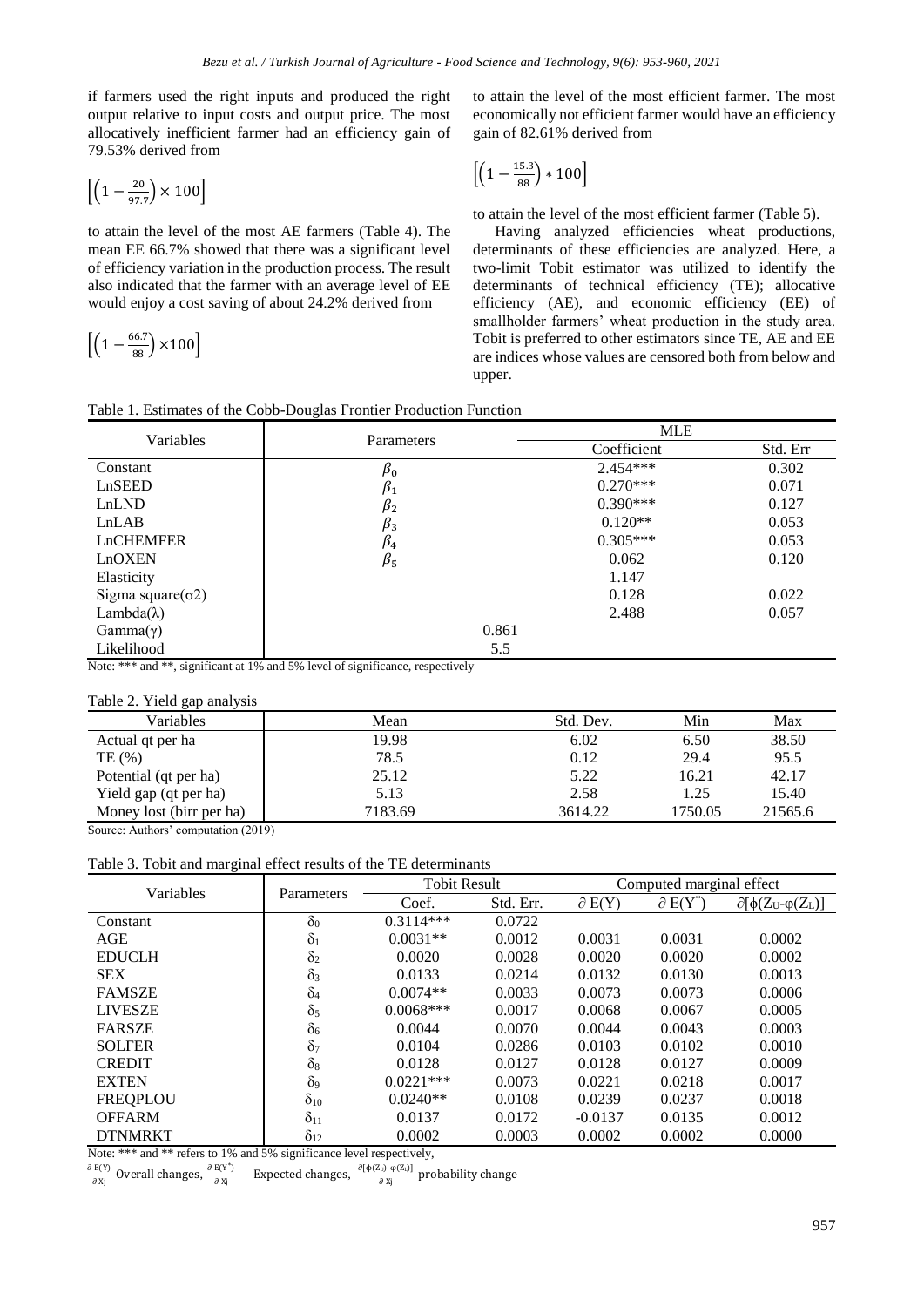|  |  | Table 4: Tobit and marginal effect results of the AE determinants |  |  |  |
|--|--|-------------------------------------------------------------------|--|--|--|
|  |  |                                                                   |  |  |  |

| Variables       | Parameters    | <b>Tobit Result</b> | Computed marginal effect |                 |                               |                                         |
|-----------------|---------------|---------------------|--------------------------|-----------------|-------------------------------|-----------------------------------------|
|                 |               | Coef.               | Std. Err.                | $\partial E(Y)$ | $\partial$ E(Y <sup>*</sup> ) | $\partial[\phi(Z_U \text{-} \phi(Z_L)]$ |
| Constant        | $\delta_0$    | 0.9466              | 0.1080                   |                 |                               |                                         |
| AGE             | $\delta_1$    | $-0.0015$           | 0.0018                   | 0.0013          | 0.0010                        | 0.0035                                  |
| <b>EDUCLH</b>   | $\delta_2$    | 0.0016              | 0.0042                   | 0.0037          | 0.0011                        | 0.0037                                  |
| <b>SEX</b>      | $\delta_3$    | $0.0550*$           | 0.0320                   | 0.0981          | 0.0411                        | 0.0981                                  |
| <b>FAMSZE</b>   | $\delta_4$    | 0.0076              | 0.0049                   | 0.0178          | 0.0052                        | 0.0178                                  |
| <b>LIVESZE</b>  | $\delta_5$    | $-0.0025$           | 0.0026                   | 0.0059          | 0.0017                        | 0.0059                                  |
| <b>FARSZE</b>   | $\delta_6$    | $-0.0342***$        | 0.0259                   | 0.0799          | 0.0234                        | 0.0799                                  |
| <b>SOLFER</b>   | $\delta_7$    | $0.0832*$           | 0.0428                   | 0.1112          | 0.0665                        | 0.1112                                  |
| <b>CREDIT</b>   | $\delta_8$    | 0.0135              | 0.0190                   | 0.0329          | 0.0091                        | 0.0329                                  |
| <b>EXTEN</b>    | $\delta_9$    | 0.0085              | 0.0109                   | 0.0198          | 0.0058                        | 0.0198                                  |
| <b>FREQPLOU</b> | $\delta_{10}$ | 0.0039              | 0.0161                   | 0.0092          | 0.0027                        | 0.0092                                  |
| <b>OFFARM</b>   | $\delta_{11}$ | 0.0262              | 0.0258                   | 0.0568          | 0.0184                        | 0.0568                                  |
| <b>DTNMRKT</b>  | $\delta_{12}$ | $-0.0002$           | 0.0005                   | 0.0004          | 0.0001                        | 0.0004                                  |

Note: \*\*\* and \* refers to 1% and 10% significance level respectively.

| Table 5: Tobit and marginal effect results of the EE determinants |  |  |  |  |  |
|-------------------------------------------------------------------|--|--|--|--|--|
|-------------------------------------------------------------------|--|--|--|--|--|

| Variables       | Parameters    | <b>Tobit Result</b> |           | Computed marginal effect |                               |                               |  |
|-----------------|---------------|---------------------|-----------|--------------------------|-------------------------------|-------------------------------|--|
|                 |               | Coef.               | Std. Err. | $\partial E(Y)$          | $\partial$ E(Y <sup>*</sup> ) | $\partial[\phi(ZU-\phi(ZL))]$ |  |
| Constant        | $\delta_0$    | $0.3236***$         | 0.0504    |                          |                               |                               |  |
| AGE             | $\delta_1$    | 0.0010              | 0.0009    | 0.0010                   | 0.0010                        | 0.00000                       |  |
| <b>EDUCLH</b>   | $\delta_2$    | 0.0025              | 0.0020    | 0.0025                   | 0.0025                        | 0.00000                       |  |
| <b>SEX</b>      | $\delta_3$    | $0.0399***$         | 0.0150    | 0.0399                   | 0.0399                        | 0.00000                       |  |
| <b>FAMSZE</b>   | $\delta_4$    | 0.0006              | 0.0023    | 0.0006                   | 0.0006                        | 0.00000                       |  |
| <b>LIVESZE</b>  | $\delta_5$    | $0.0039***$         | 0.0012    | 0.0039                   | 0.0039                        | 0.00000                       |  |
| <b>FARSZE</b>   | $\delta_6$    | $-0.0254***$        | 0.0049    | 0.0254                   | 0.0254                        | 0.00000                       |  |
| <b>SOLFER</b>   | $\delta_7$    | $0.0676***$         | 0.0200    | 0.0676                   | 0.0676                        | 0.00000                       |  |
| <b>CREDIT</b>   | $\delta_8$    | 0.0040              | 0.0089    | 0.0040                   | 0.0040                        | 0.00000                       |  |
| <b>EXTEN</b>    | $\delta$ 9    | $0.0138***$         | 0.0051    | 0.0138                   | 0.0138                        | 0.00000                       |  |
| <b>FREQPLOU</b> | $\delta_{10}$ | $0.0189**$          | 0.0075    | 0.0189                   | 0.0189                        | 0.00000                       |  |
| <b>OFFARM</b>   | $\delta_{11}$ | 0.0074              | 0.0120    | 0.0074                   | 0.0074                        | 0.00000                       |  |
| <b>DTNMRKT</b>  | $\delta_{12}$ | 0.0004              | 0.0002    | 0.0004                   | 0.0004                        | 0.00000                       |  |

Note: \*\*\* and \*\* refers to 1% and 5% significance level respectively.

 $\partial E(Y)$  $rac{E(Y)}{\partial X_j}$  Overall changes,  $rac{\partial E(Y^*)}{\partial X_j}$  $\frac{E(Y^*)}{\partial Xj}$  Expected changes  $\frac{\partial [\phi(ZU) - \phi(ZL)]}{\partial Xj}$  Probability change

Sex of the smallholder farmer (SEX) was one of statistically significant association was AE at 10% and EE at 1%. The result indicated that male smallholder farmer was more efficient than female smallholder farmers. The possible reason is that male smallholder farmers carried out most of the activities on the farm and more frequent follow-up and supervision of their farm and they might accomplish the farming activities on time. Besides, male farmers are often willing to adopt new agricultural technologies. Specifically, a change in the dummy variable sex (0 to 1) would increase the probability being of the farmers allocatively efficient by about 9.87% and the expected value of AE and EE by about 4.11% and 3.99% with an overall increase in the probability and levels of AE and EE by 9.81% and 3.99%, respectively. This result is similar to the finding of (Milkessa et al., 2019). However, this result was contradictory to the finding of (Essa, 2011; Kifle et al., 2017).

Similarly, frequency of extension contact (EXTEN) enters the model of TE and EE with a positive coefficient at 1% significant level. A positive sign of this variable suggests that farmers have more frequency of extension contact could lead them to improvements in resource allocation, facilitates the practical use of modern techniques, adoption of improved agricultural production practices, and use inputs efficiently. More specifically, a

unit increase in the number of extension contact would increase the probability of a farmer being technically efficient by 0.02% and the expected values of TE and EE by about 2.18% and 1.38% respectively, and the overall efficiency of TE and EE by about 2.21% and 1.38% respectively. This result was in line with the finding of (Kifle et al., 2017; Getachew et al., 2017). Other studies, however, found that extension contact negatively affects efficiency since extension workers are only concerned with increasing output and have not new skills and information to support the farmers (Musa, 2015; Mustafa et al., 2017). Pertaining to this study, the relative difference might be because of farmers who had high extension contact got new technology and correct management practices like timely sowing, weeding and can be used inputs as a proper way.

Likewise, livestock size (LIVESZE) entered the model pertaining to TE and EE with a positive coefficient at 1% of significant level supporting (Solomon, 2012; Mustafa et al., 2017; Getachew et al., 2017). This confirms the considerable contribution of livestock in reducing the cost of inputs in wheat production. In addition, given the importance of livestock in crop production as a source of draft power, income, and financing inputs the result seems intuitively appealing. More specifically, a unit increase in the size of livestock (TLU) would increase the probability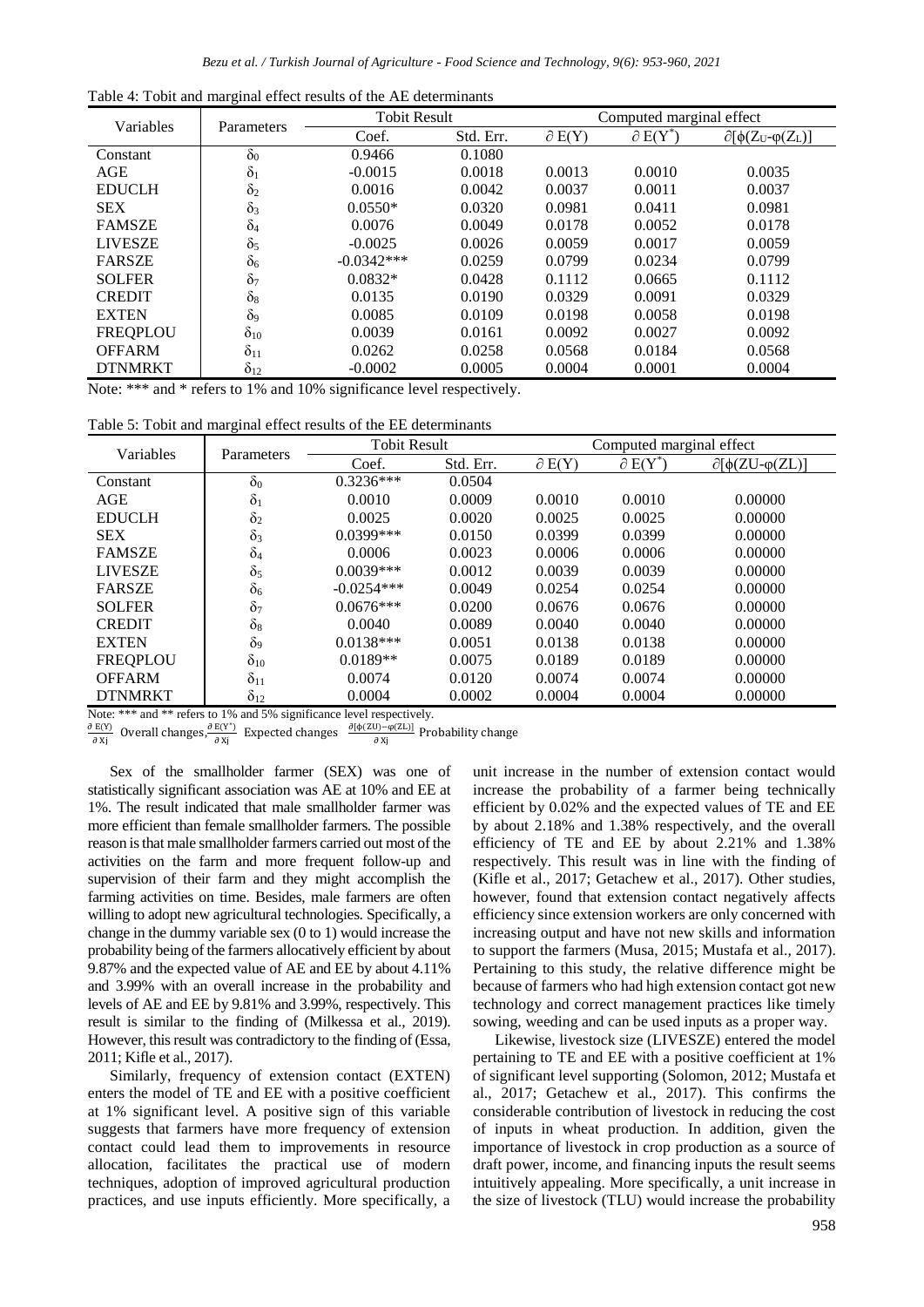being of technically efficient by about 0.05% and the expected values of technically and economically efficient by about 0.67% and 0.39% respectively. The overall increases in the probability and level of TE and EE by about 0.68% and 0.39% respectively. However, other researchers such as Desale (2017) argued that livestock size would negatively affect efficiency because livestock husbandry would compete for a resource with crop production and hence could not improve production efficiency. In the context of this study, the comparative disparity might be the effect of livestock size on efficiency was positive since the livestock in the crop production system was used as a source of income which in turn helps the farmers buy improved seed and fertilizers.

The tobit estimation result also shows that soil fertility (SOILFERT) entered the model corresponding to AE and EE at 10% and 1% level of significance respectively. This implies that farmers who have allocated fertile land for wheat production were more allocatively and economically efficient than their counterparts. Computed marginal effect result indicated that a change in the dummy variable, fertility status of the soil (0 to 1) would increase the probability of the farmer being allocatively efficient by about 11.12% and the expected values of AE and EE by about 6.65% and 6.76% with an overall increase in the probability and levels of AE and EE by 11.12% and 6.76% respectively. This result is consistent with findings by (Getachew et al., 2017; Milkessa et al., 2019).

The empirical result shows that farm size entered the model pertaining AE and EE with negative coefficients at 1%. This finding aligns with the popular law of diminishing returns in microeconomics. This could be because an increase in farm size diminishes the correctness of input use and hence inefficient utilization of farm inputs. The computed marginal effect result shows that a hectare increase in farm size would decrease the probability of a farmer being allocatively efficient by about 7.99% and the mean level of AE and EE by about 2.34% and 2.54% respectively with an overall decrease in the probability level of AE and EE by 7.99% and 2.54% respectively. This result is similar to the findings obtained by (Essa, 2011; Mustafa et al., 2017; Nigusu, 2018). In the context of the present study, relative disparity might be as increases farm size, decrease the timelines of inputs use making managing farm properly more difficult.

Interestingly, this study finds that frequency of ploughing (FREQPLOU) entered the model relating to TE and EE with statistically significant coefficients at 5%. This could be because timely and proper land ploughing would make the soil suitable for crop growth. The computed marginal effect result shows that a unit increase in the frequency of ploughing would increase the probability of a farmer being technically efficient by 0.18% and the expected values of TE and EE by about 2.37% and 1.89% and the overall increase with the level of TE and EE by about 2.39% and 1.894% respectively. The result supports a finding by (Bekabil, 2011)*.*

## **Conclusions and Recommendations**

This study finds that wheat producers in the study area are not operating at full TE, AE, and EE levels. This implies there are opportunities to increase efficiencies in

wheat production in the area. Among others, frequent extension contact, livestock size, and frequency of ploughing are among important factors that affect the efficiency of smallholder wheat farmers. This implies that farmers who had more extension contact with extension workers, own large livestock size, and frequently plough their wheat farmland was more economically efficient than their counterparts. Therefore, to improve the economic efficiency of smallholder wheat producers, adopting new technologies such as the use of improved seed and improving natural resource conservation to improve soil fertility shall be the focus of policymakers.

## **Acknowledgments**

The authors would like to thank everyone who has contributed to this study, especially Debra libanos agricultural office experts. We would also like to thank Nigusu Abera for providing very constructive technical support for the study.

#### **References**

- Alemayehu SP, Dorosh, Sinafkish A. 2012. Food and Agriculture in Ethiopia: Progress and Policy Challenges: Philadelphia Crop Production in Ethiopia: Regional Patterns and Trends.
- Coelli TJ, Battese GE. 1995. A Model of Economic Efficiency Effects in a Stochastic Frontier Function for Panel Data. Empirical Economics, 20(2): 325-332.
- Coelli TJ, Rao DSP, O'Donnell CJ, Battese GE. 2005. An Introduction to Efficiency and Productivity Analysis. Springer Science and Business Media.
- Coelli TJ. 1995. Recent Development in Frontier Modelling and Efficiency Measurement. Australian Journal of Agricultural Economics, 39(3): 219-245.
- CSA (Central Statistical Agency). 2018. Statistical Report on Area and Crop Production, (Private Peasant Holdings, Meher Season): Addis Ababa, Ethiopia.
- FAS (Foreign Agricultural Service). 2018. World Agricultural Production. Market and trade Report of Foreign Agricultural Service/USDA Office of Global Analysis.
- Gbigbi M. 2011. Economic efficiency of smallholder sweet potato producers in Delta State, Nigeria: A case study of Ughelli South Local Government Area. Research Journal of Agriculture and Biological Sciences, 7(2): 163-168.
- Getachew W, Lemma Z, Bosena T. 2017. Economic Efficiency of Smallholder Farmers in Barley Production in Meket District, Ethiopia. Journal of Development and Agricultural Economics, 10 (10): 328-338.
- Goetz JS. 1995. Markets, Transaction Costs and Selectivity Models in Economic Development. Prices, Products, and People: Analyzing Agricultural Markets in Developing Countries.
- Gujarati DN. 2004. Basic Econometrics, 4th Ed. New Delhi: Mc-Graw Hill. 1002p.
- Idiong IC. 2005. Evaluation of Technical, Allocative, and Economic Efficiencies in Rice Production systems in cross River State, Nigeria, Ph.D. Dissertation, Department of Agricultural Economics, Michael Okpara University of Agriculture, Umudike, Nigeria.
- Kifle D, Moti J, Belaineh L. 2017. Economic Efficiency of Farmers in Maize Production in Bako Tibe district, Ethiopia. Development country studies, 7(2): 80-86.
- Meeusen W, van Den Broeck J. 1977. Efficiency Estimation from Cobb Douglas Production Functions with Composed Error. International Economics, 18(1), 435-444.